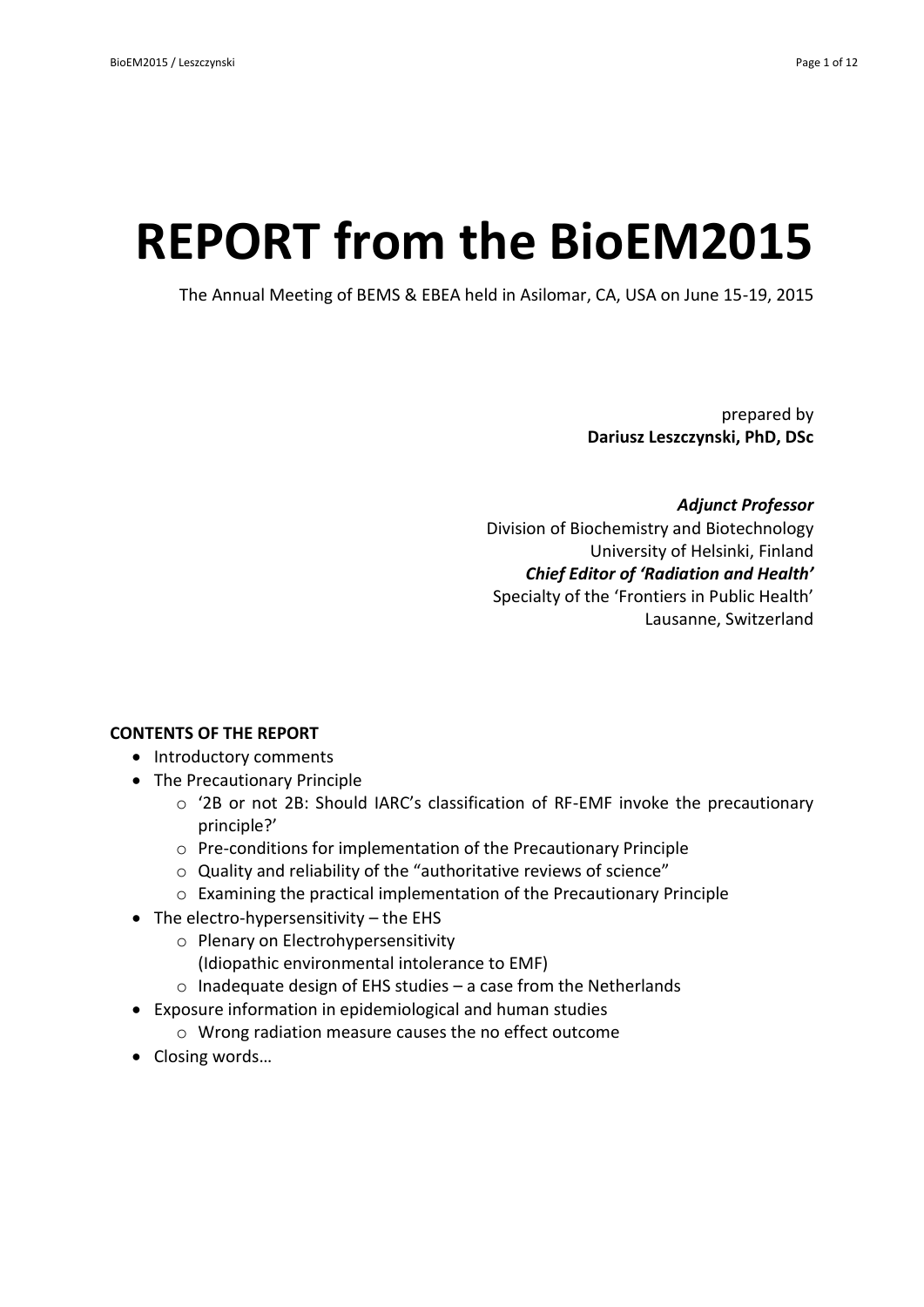#### **Introductory comments**

This report was prepared for the **Pandora Foundation, Germany**, and **Competence Initiative, Germany,** which supported travel and participation of the author in BioEM2015. Parts of this report were published during the course of the BioEM2015 as blogs on "BRHP - Between a Rock and a Hard [Place](http://betweenrockandhardplace.wordpress.com/)" site.

Because of my background in EMF research that focused on the biological and health effects of RF-EMF and because of the justified by scientific evidence concerns about the impact of long-term exposures of over 7 billion of cell phone users to RF-EMF, this report from the BioEM2015 focuses only on few representative examples of studies, from few selected topics to present some of the problems with the scientific evidence:

- The Precautionary Principle
- The causality link between EHS and EMF
- RF-EMF exposure metrics
- The existence of mechanism explaining existence of non-thermal effects of RF-EMF

For the full list of topics presented at the BioEM2015, please, consult the freely available program [\(http://www.bioem2015.org/Program.pdf\)](http://www.bioem2015.org/Program.pdf). However, the full book of extended conference abstracts is accessible only for the registered participants of the BioEM2015, and for the members in good standing of the BEMS and EBEA.

# **The Precautionary Principle**

## **'2B or not 2B: Should IARC's classification of RF-EMF invoke the precautionary principle?'**

The conference was opened by the plenary session dealing with the question whether the Precautionary Principle should, or should not, be implemented for RF-EMF exposures.

This type of sessions, where two scientists present two different, often opposite, opinions on the same subject, followed by ample discussion time, were first introduced by **Dariusz Leszczynski** & **Guglielmo D'Inzeo** during the BioEM2009 in Switzerland.

The setting stage for the opposite views debate was by **Kurt Straif** of IARC, presenting briefly how the carcinogenicity of chemical and physical agents is reviewed and classified by the IARC.

The second speaker, **Ken Foster**, known from the past for opposing implementation of the Precautionary Principle for RF-EMF exposures, has made some interesting statements (for the slides of the full presentation see Appendix I). In principle, Ken Foster supports the Precautionary Principle, even for RF-EMF but, in his opinion:

- There is no clear agreement what PP is and many differing "definitions" of PP cause confusion
- Often, when PP is applied, it causes economic favoritism; in Foster's opinion it is rather ecnomic tool than health protection tool
- Canadian SC6, in development of which Foster participated, is according to him, based on PP idea
- EHS is a psychological ailment
- EHS is not caused by EMF affecting physiology
- Ban of wifi in schools is a futile endeavor, because kids will make their own hot-spots using smart phones

In the end, **Ken Foster** proposed to "*apply the Precautionary Principle to the Precautionary Principle*"; meaning, to use the Precautionary Principle as sparingly as possible.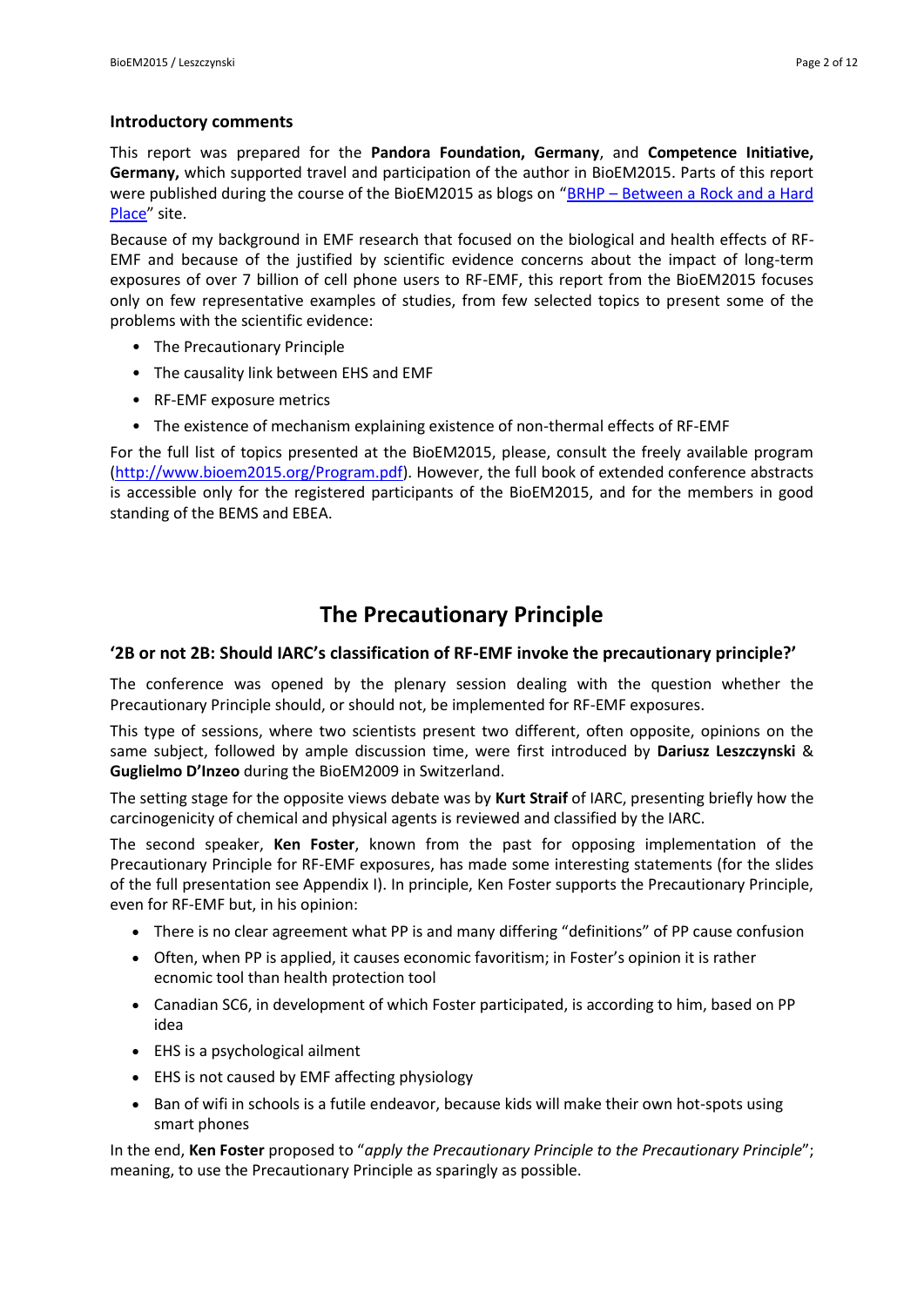**Chris Portier**, spoke strongly in support of the implementation of the Precautionary Principle and made several interesting statements (for the slides of the full presentation see Appendix II):

- The **idea of 'Better safe than sorry' should be applied** and that is why the Precautionary Principle should be considered whenever needed
- Implementation of the Precautionary Principle should consider the following ideas
	- o **Do not wait** for the conclusive causation data
	- o **Prove safety** instead of proving harm
	- o Thoroughly **inform public** about the possible risks
- **Danish Cohort study**, often used as proving that RF-EMF exposures do not cause brain cancer, **is useless** for any decision making because of the serious misclassification of the "exposures"
- Million Women study is a good one [*DL comment: this is surprising statement, considering how poorly the "exposures" were defined in this study*]
- **Ecological studies** following trends of appearance of cancer **are useless** because there can be simultaneously "at work" different factors – some increasing cancer, some preventing cancer – this can make trend data to look like no change is happening in response to studied factor. Reality might be the opposite because of the uncontrolled factors that might be simultaneously preventing the development of cancer
- **Yes, the Precautionary Principle should be used for RF-EMF** and should include, among others:
	- o **Stop saying that there are no established non-thermal effects**; if cancer risk increases in epidemiological studies it indicates that non-thermal effects happen
	- o **Strengthen the safety standards**; change them to reflect the current scientific evidence, showing the possibility of health effects
	- o **Protect the children** applies to cell phone use; not so much cell towers
	- o Develop better technologies that emit less radiation
	- o **Reduce exposures of general population** by making health agencies to advise people to do so
- **IARC classification of RF-EMF as possible carcinogen is sufficient to trigger consideration of the Precautionary Principle**
- Recommendations concerning RF-EMF and health effects should be based on science. However, **many committees (SCENIHR, ICNIRP, WHO, HPA, SSI) simply disregard evidence of effects from epidemiological case-control studies and animal studies and say that the effects are not seen in scientific studies**. Such statements disregard the evidence at hand. General public, decision makers and scientists at large have no idea what are the "criteria" used by these committees to dismiss the positive studies because, description of these "criteria", is not provided.

## **DL comments**

Success and usefulness of such sessions depends on how much the two speakers are willing to debate and argue for their own and against the other opinions. Also, the input of the audience is important to invigorate discussion. Unfortunately, the great opportunity of debate over the possible applicability of the Precautionary Principle to RF-EMF exposures was lost. Speakers were overly "gentlemanly" towards each other and did not engage in real debate. They did not challenge each other in discussion but satisfied themselves with providing own opinions in own presentations. They did not attempt to demonstrate that the opposite opinion might be incorrect.

The Danish Cohort study, considered by Chris Portier as useless for decision making, is indeed useless and it should be retracted by the BMJ. If the study remains as valid peer-reviewed publication it will be used and abused by those wishing to disregard findings of the case-control studies. Cohort studies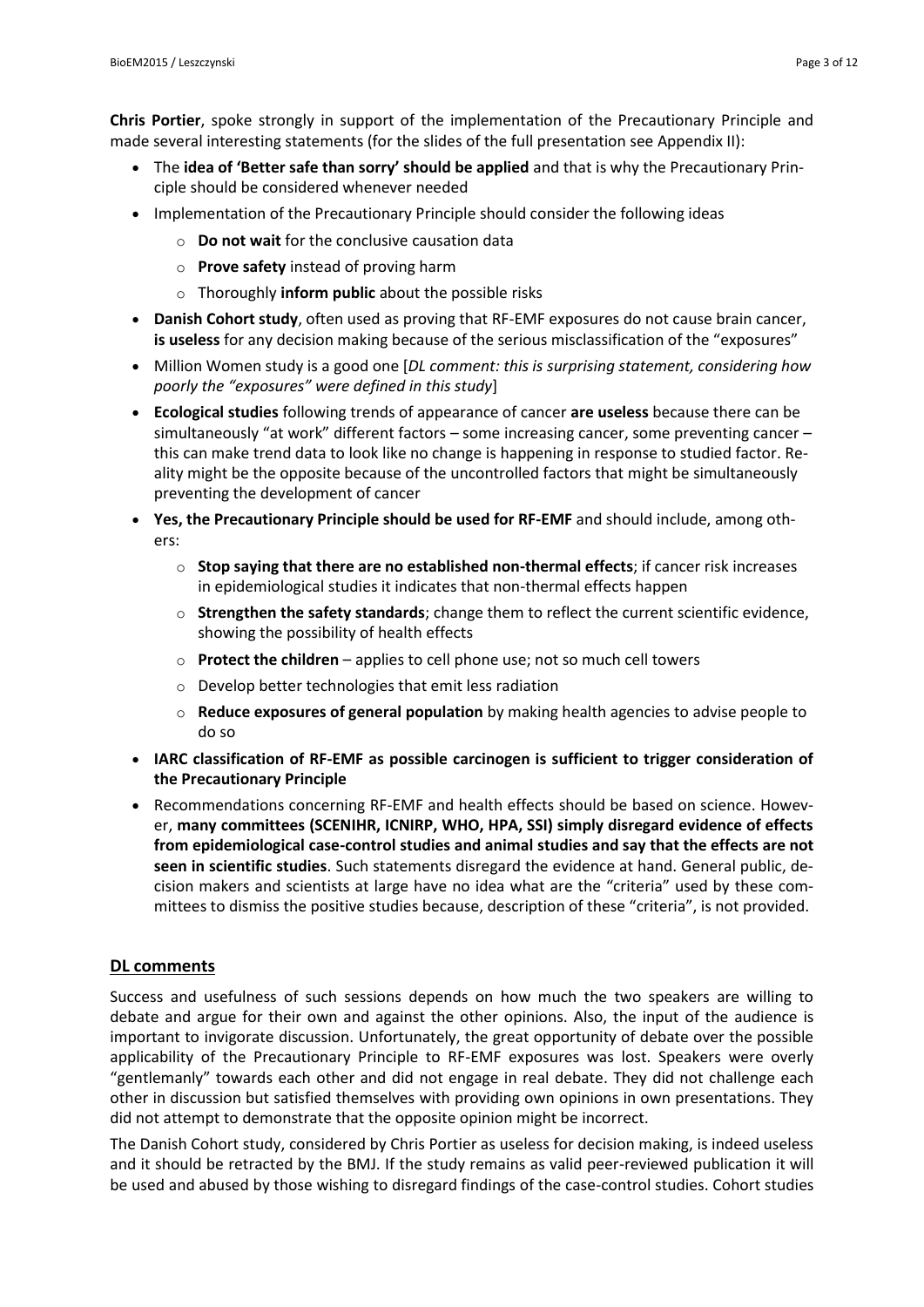are necessary, but the Danish Cohort is not what is needed because of serious misclassifications of exposures. I wrote about this issue i[n The Scientist Magazine.](http://www.the-scientist.com/?articles.view/articleNo/34518/title/Opinion--Scientific-Peer-Review-in-Crisis/)

DL attempted to broaden the debate over the Precautionary Principle and submitted proposal of a workshop saying "…*My workshop would look at the issue from different angle than this in plenary. Not opinions of individual scientists, pro or contra, but opinions of organizations that are involved in the issue: MMF, BioInitiative, ICNIRP... Why they think PP should or shouldn't be implemented*…". Unfortunately, the proposal was rejected, citing that a workshop, in addition to the plenary session, would be "too much"… From the perspective of time it is obvious that the workshop would not be anything "too much". I am convinced that it would be as interesting and well attended as the seminar I organized at the BioEM2014 in Cape Town, South Africa on the conflict of interest in bioelectromagnetics. Sadly, the opportunity for another debate over the Precautionary Principle was lost…

Besides the plenary session on the Precautionary Principle, there were only 3 other presentations (posters) devoted to this topic (reviewed below).

#### **Pre-conditions for the implementation of the Precautionary Principle**

Dariusz Leszczynski fully agreed with the opinions on the Precautionary Principle presented by Chris Portier. In his poster, Leszczynski listed three pre-conditions necessary for the implementation of the Precautionary Principle and expressed an opinion that all of the pre-conditions are fulfilled:

- Pre-condition: PP can be implemented when the scientific information is "insufficient, inconclusive, or uncertain"
	- $\circ$  IARC classification of cell phone radiation as a possible carcinogen has clearly shown that the information on health effects of cell phone radiation is "insufficient, inconclusive, or uncertain"
- Pre-condition: PP can be implemented when "there are indications that the possible effects on human health may be potentially dangerous"
	- o IARC classification of cell phone radiation, based on the evidence from epidemiological case-control studies, has pointed out that avid long-term cell phone users are at an increased brain cancer risk – this is a potential danger to over 7 billion of cell phone users
- Pre-condition: PP can be implemented when "the current situation is inconsistent with the chosen level of protection"
	- $\circ$  IARC classification pointing out to an increased brain cancer risk is based on epidemiological studies where subjects used regular cell phones meeting current safety standards; this means that the current safety standards are insufficient to protect users.

In Leszczynski's opinion the implementation of the Precautionary principle is hampered by misinformation suggesting that this action will have negative economic impact. This is not the truth:

"…Implementation of the Precautionary Principle does not equal prevention of the use of wireless technologies. This policy can help in curbing the current rampant and uncontrolled deployment of wireless networks anywhere and everywhere. The claims that the implementation of the Precautionary Principle will cause economic harm are not justified. **Implementation of the Precautionary Principle will create new knowledge through research aimed at resolving the issue of health risk and developing communication technologies with lower radiation emissions**. It will, in turn, create new jobs and new economic opportunities in research and technology."

In the end, Leszczynski concluded that:

"…The IARC review of the scientific evidence and obtained classification of possible carcinogenicity of cell phone radiation, permit implementation of the Precautionary Principle measures, in order to protect the population from the potentially hazardous effects of exposure to radiation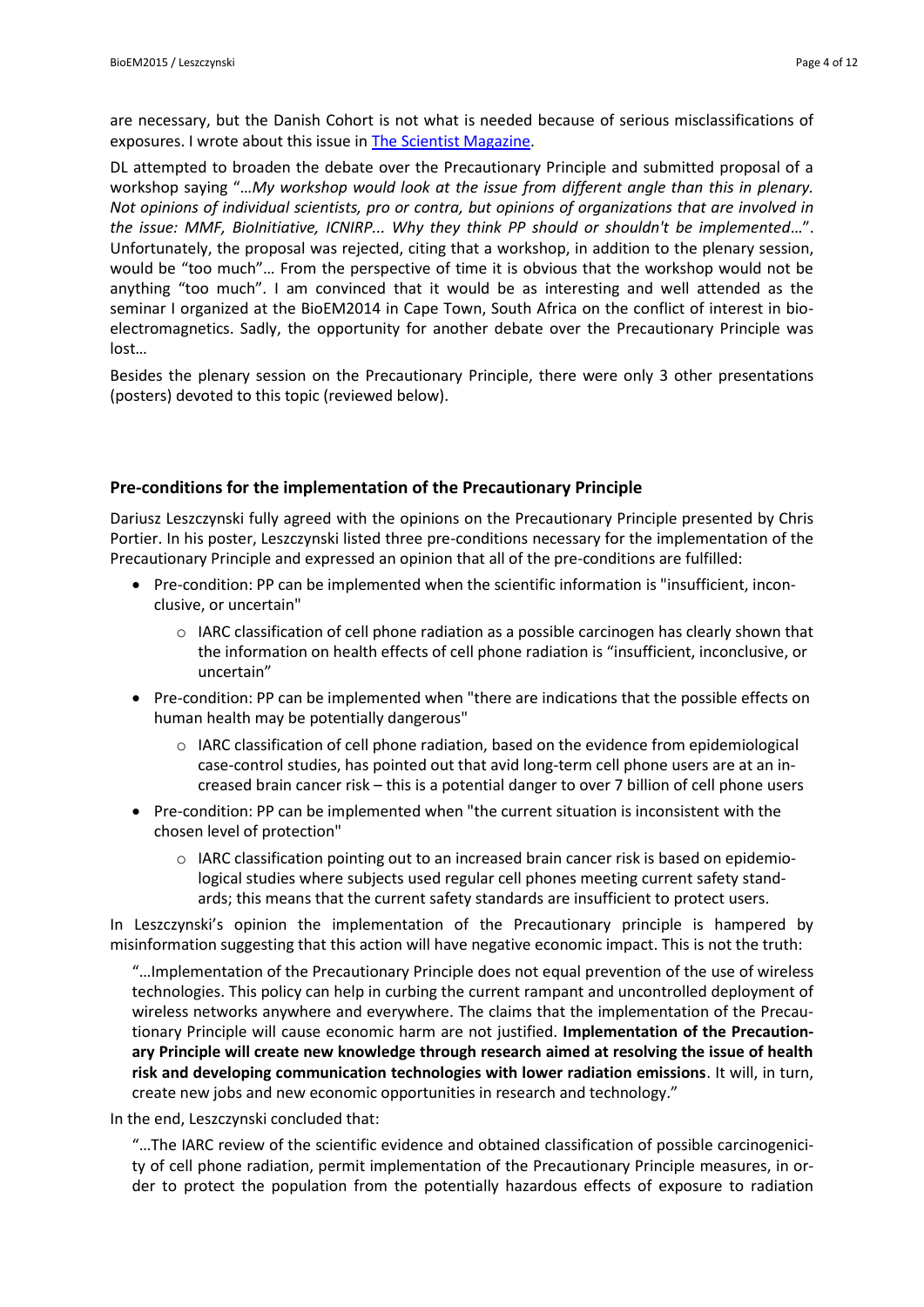emitted by the wireless communication devices. Concomitantly with the implementation of the protective measures, aimed at reduction of exposures of human population, **scientific research should continue to resolve the contradictions of the scientific evidence**."

#### **Quality and reliability of the "authoritative reviews of science"**

Meg Sears from the Children's Hospital of Eastern Ontario Research Institute in Ottawa, Canada presented poster criticizing the current reviews of science made by various committees. She echoed the concerns expressed by Chris Portier that the criteria for inclusion/exclusion of the scientific evidence exercised by e.g. SCENIHR, ICNIRP, WHO, HPA, SSI are ambiguous, to say the least:

General public, decision makers and scientists at large have no idea what are the "criteria" used by these committees to dismiss the positive studies because, description of these "criteria", is not provided.

Sears said [*emphasis added DL*]:

"…Exposure standards for radiofrequency signals in telecommunications are rooted in a variety of "authoritative reviews." **Methodology and reporting standards for these reviews are not in accordance with standards for clinical medicine, nor with more recently established best practices in environmental health.** In the absence of current, comprehensive, methodologically rigorous reviews in support of exposure standards, precautionary approaches with an emphasis on nonwireless and safer alternatives should guide development and applications of communications technologies."

Sears, speaking about the review of the Canadian Safety Code 6 stated [*emphasis added DL*]:

"…Across all topic areas, at least 140 relevant studies indicating potentially significant or harmful effects were identified as absent from the Canadian review. Of these, 100 were also absent from the subsequent WHO review."

"…Some established best practices for systematic review in clinical medicine are not evident in RF re-views, such as broad inclusion of evidence and subsequent discussion of strengths and weaknesses, rather than narrow inclusion of studies."

As practical examples of misrepresentation of published science, Sears mentioned:

- "the exclusion in Canadian documents of research from the Hardell group, with weight given instead to the highly flawed Danish cohort study; "
- "the apparent inclusion/exclusion of studies in the Canadian reports, and the explicit practice per the SCENIHR methodology to include animal studies with exposures from experimental devices, but to exclude studies using commercially available wireless devices"

In conclusion, Sears stated:

- "Updating of systematic reviews should be limited to high quality reviews, which are currently lacking"
- **"In the absence of current, comprehensive, methodologically rigorous reviews in support of exposure standards, precautionary approaches with an emphasis on non-wireless and safer alternatives should guide development and applications of communications technologies."**

#### **DL comment**

In presentations of Chris Portier and Meg Sears was expressed the same concern – valid scientific evidence is being excluded by different committees from the reviews of science without valid reasons or clear specification of the criteria for exclusion. The best job at such exclusion is doing, in my opinion, ICNIRP. In reviews authored by ICNIRP all scientific evidence is listed in large tables and the existence of lack of presence of effects is mentioned. Then, somewhat "miraculously" in following the tables conclusions paragraph the overall conclusion is that there are no effects… ICNIRP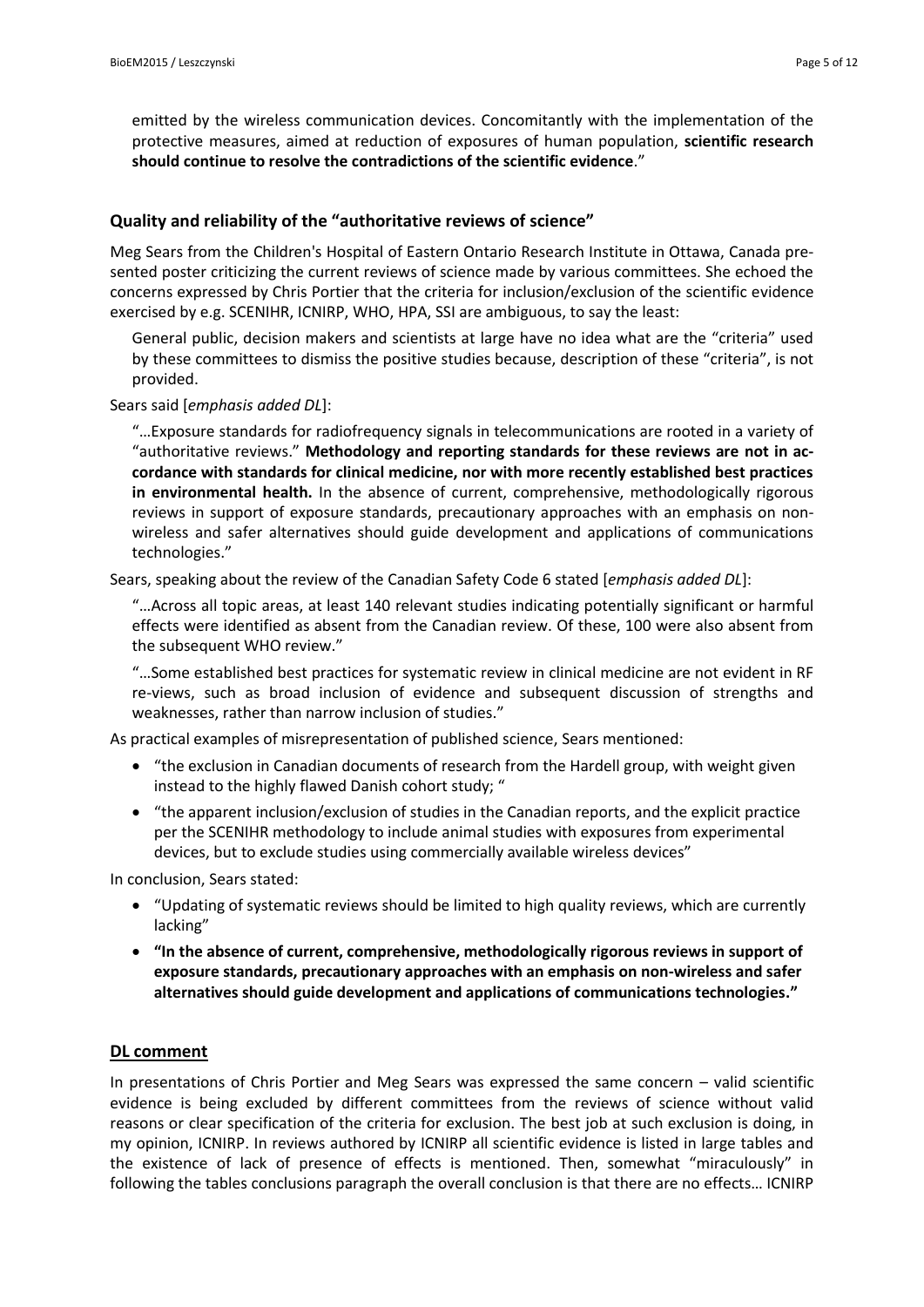does not mention why the studies showing effects, and listed in the table were considered as meaningless. It is as if the use of word "overall" justifies making any conclusions, not looking at the evidence and not explaining why some evidence is arbitrarily disregarded.

#### **Examining the practical implementation of the Precautionary Principle**

One of the studies presented at the BioEM2015 examined practical application of the Precautionary Principle in occupational exposures setting. The reason for performing the study was stated by the author, Joseph Bowman of NIOSH, USA, as follows [*emphasis added DL*]:

"**Magnetic fields (MF) at extremely low frequencies (ELF) are a possible human carcinogen based on associations of leukemia and brain cancer with time-weighted average (TWA) exposures as low as 0.3 μT** [1]. A quantitative risk assessment indicates that a **1 μT reduction in TWA occupational magnetic fields might reduce the possible risks of premature cancer deaths by 0.40% (0.07-0.73%),** which Figure 1 compares to other common mortality risks. To address these possible cancer risks, the World Health Organization's 2007 criteria on ELF-MF says: "Provided that the health, social and economic benefits of electric power are not compromised, **implementing very low-cost precautionary procedures to reduce exposures is reasonable and warranted**"[2], but such precautionary measures are lacking for workplaces."

The pilot study was performed in 35 workplaces in Holland where:

"…precautionary messages were tested in focus groups with occupational hygienists, and used with the management and occupational hygienists at the Dutch factories in an effort to measure the effectiveness of the precautionary strategies."

Study design relied on voluntary actions and encouragement with incentives:

"…To persuade workers, employers and occupational hygienists to implement these precautions voluntarily, communication materials were developed on the possible cancer risks from workplace ELF-MF, monetary benefits of exposure reductions, and low-cost controls."

The results of the study were moderately encouraging [*emphasis added DL*]:

The Dutch pilot study showed that **practical low-cost measures can be identified for reducing the TWA of ELF-MF** and therefore the possible cancer risks associated with occupational exposures. However, precautionary exposure reduction through changes in work practices is a **novel paradigm** for occupational health practice, which **faces several barriers to adoption by for managers, workers and occupational hygienists**. Going forward, NIOSH has identified models of health communication that address these barriers and has been using them to strengthen the communication materials on ELF-MF precautionary recommendations. The ultimate goal is to develop a comprehensive package of recommendations for **managing the proven and possible hazards** of occupational ELF-EMF.

#### **DL comment**

In sum, this study shows that it is possible to consider and implement low-cost precautionary measures to manage not only the proven risks but also possible hazards. However, one important obstacle, besides the novelty of the approach, is the volunteer approach towards the implementation of the measures. As we know from the past, even for the proven risks, like e.g. car crash deaths and their prevention with the safety belts, industry was unwilling to voluntarily add safety belts to cars. Federal regulation in USA was necessary to implement this life-saving measure. Thus, **as long as any measures of implementation of the Precautionary Principle will not be obligatory for the telecom industry, these measures will likely not be implemented**.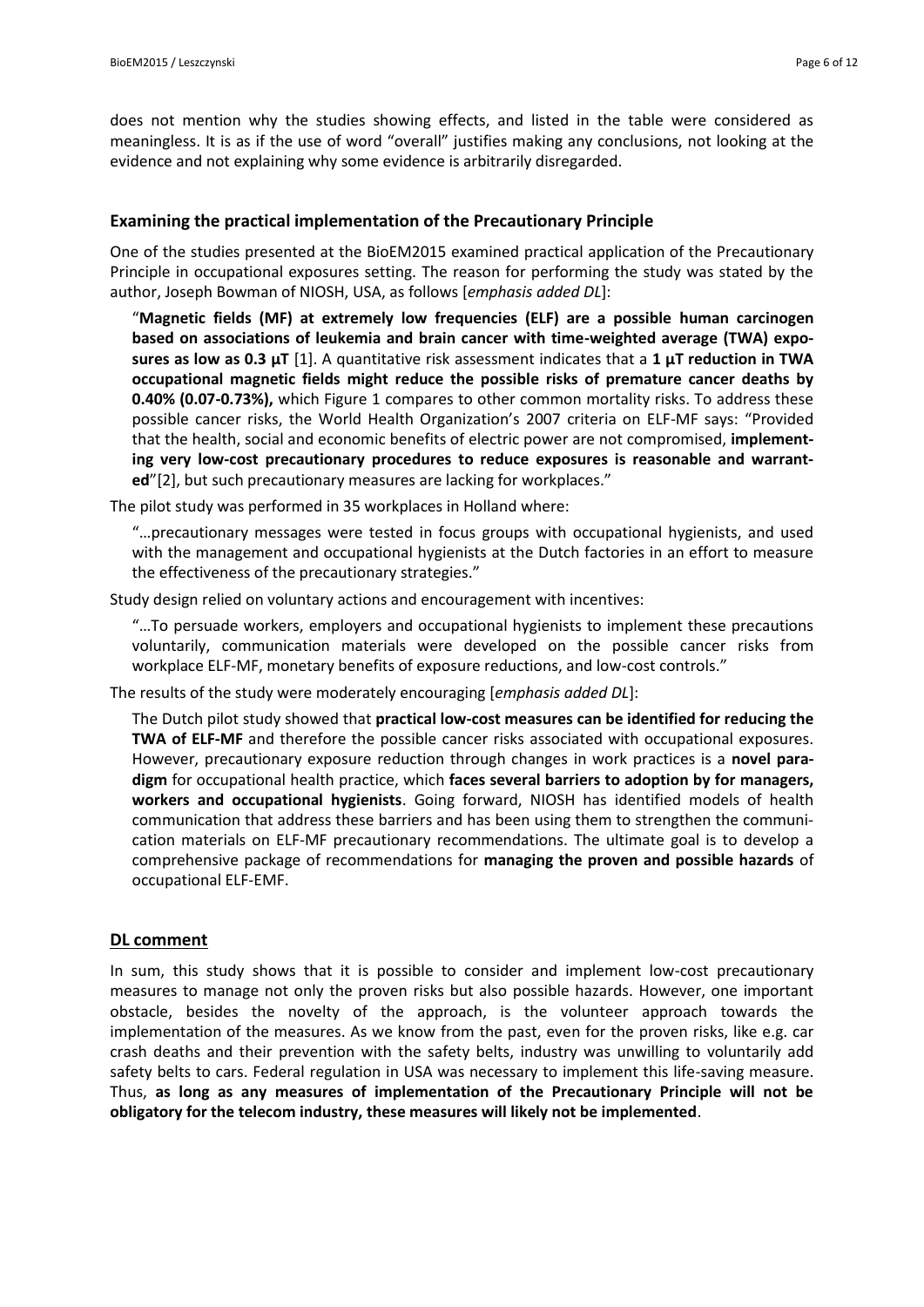# **The electrohypersensitivity – the EHS**

## **Plenary on Electrohypersensitivity (Idiopathic environmental intolerance to EMF)**

One of the plenary sessions presented two views on **EHS**. Invited speakers were **Kjell Hansson Mild** and **Gunnhild Oftedal**.

**To me the session was a big disappointment. It indicated a stagnation in EHS research and a lack of new ideas to resolve the problem of causality.**

**Kjell Hansson Mild** reviewed the history of EHS research. There were no new ideas for further research. Talk showed a stagnation in research, focused on asking the volunteers "how they feel" and "what they feel" instead of devising studies that would objectively look at the differences in physiology between the unaffected persons and persons self-diagnosed as EHS sufferers.

**Kjell Hansson Mild** arrived at the conclusion that EHS symptoms "fit" the already known Da Costa's syndrome. By "definition", Da Costa's syndrome is exceptionally unspecific and the majority of human population "has it". Thus is not the way to demonstrate that EMF causes EHS.



**Gunnhild Oftedal** is known, among others, from her publications with **James Rubin**, the favorite EHS expert of the WHO, ICNIRP, SCENIHR and alike, "no connection between EHS and EMF whatsoever", committees.

**Gunnhild Oftedal's** presentation went straight to the point - **there is no link between EHS and EMF**. Whatever causes symptoms in people is not the EMF.

**Gunnhild Oftedal** went even so far as to state that:

*"Physiological/health effects in humans in general are not relevant to EHS problem... because there are no known links to EHS."*

What is the scientific basis for such definite claim by **Gunnhild Oftedal**? She presented a summary table of EHS provocation and intervention studies:

| <b>Exposure</b>     | Number of<br>studies | Number of<br><b>EHS participants</b> |
|---------------------|----------------------|--------------------------------------|
| Low frequency       | 22                   | 508                                  |
| Mobile phone        | 15 <sub>15</sub>     | 336                                  |
| <b>Base station</b> |                      | 219                                  |
| Total               | 44                   | 1063                                 |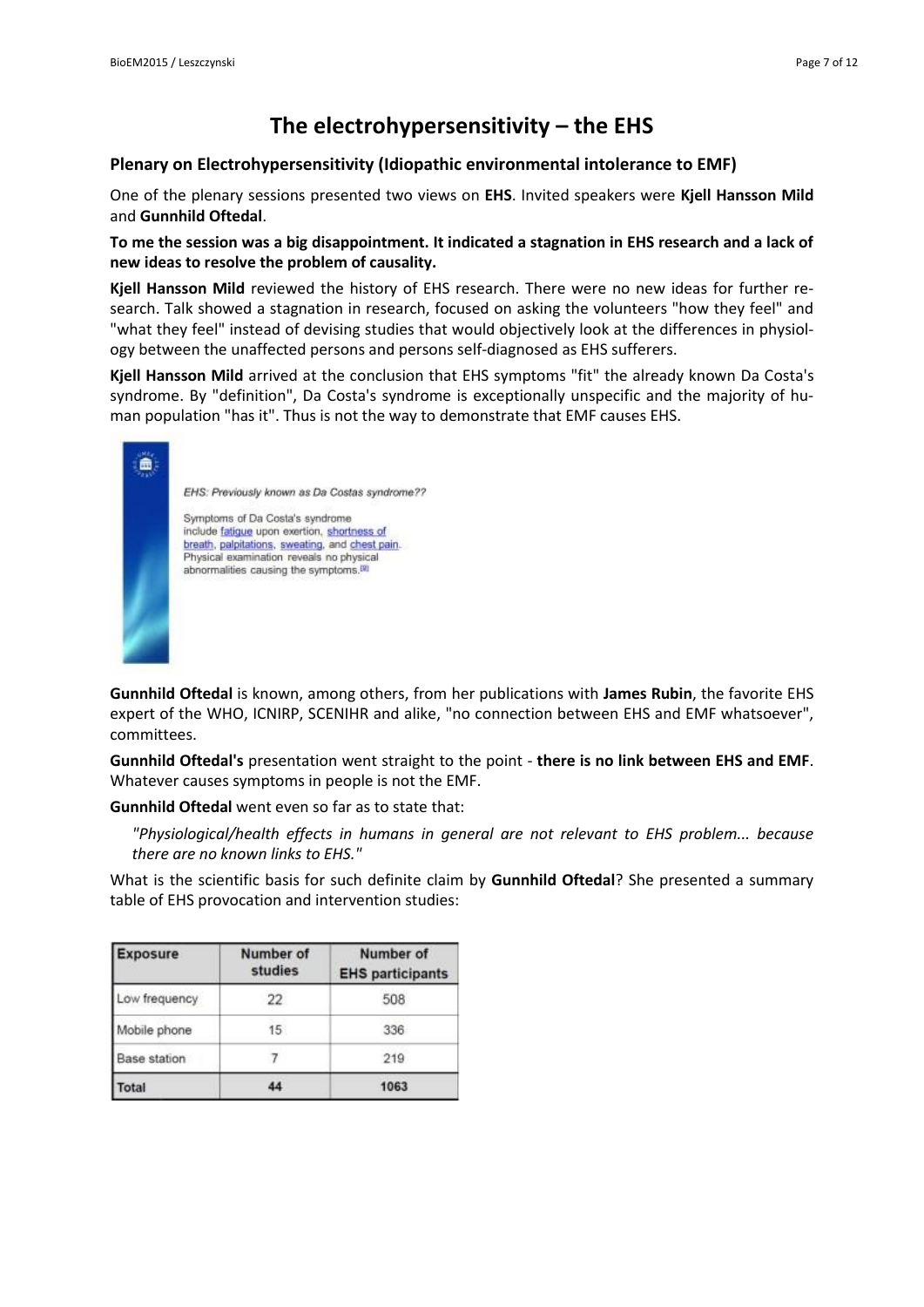This summary indicates that the number of participants in the EHS provocation and intervention studies was very low, totaling only 1063 persons in 44 studies, split between different exposures and experimental approaches.

Is this a sufficient scientific basis to make any definite claims and conclusions about causality between EMF and EHS? Certainly not. **Such amount of "data" is like a small pilot study**.

Therefore, it is not surprising that review by **James Rubin** and collaborators (Rubin et al. 2011, Bioelectromagnetics 32:593-609), and quoted by Gunnhild **Oftedal**, came to the following conclusions:

- there are great variations between studies
- there are no systematic differences between studies with and without positive findings

Such conclusions are obvious for such small sample of population studied (1063 subjects) in 44 studies (only ca. 24 subjects per study!).

The other problem, besides the small sample, is the reliability of the experimental data - the answers from the study subjects. In my opinion data is not reliable because it is subjective. Study subjects are asked how and what they feel and their answers provide, by definition, subjective information.

It is not an objective data when EHS person, under stress of experimental setting in laboratory or even at own home, answers questions about how they feel, while being under a real or a sham exposure. **Such subjective data cannot provide reliable evidence for the final scientific proof of the lack of link between EHS and EMF**...

**Gunnhild Oftedal**, in her presentation, provided evidence to the fact that subjective data is unreliable, no matter that some scientists are trying to claim the contrary.

**Gunnhild Oftedal** has quoted a study showing how media influences people's opinions. In an experiment, subjects were shown two movies, one warning about health risks of EMF and the other, neutral to EMF and health issue. Following the presentation, it appeared as if the study subjects experienced more EHS symptoms after seeing the movie warning of EMF health risk danger. One important aspect of this study was, again, very small subject sample of 147 persons in total  $(76 + 71)$ .



This study shows that, indeed, we are affected by what we see and hear around us. That is why court juries, in important cases, are sequestered... Nothing new... Just an obvious - we, the people, are affected by the media...

This particular "movie-show" study is being used as a "proof" that EHS link to EMF is imaginary and that the increasing prevalence of EHS in population is caused by the news media reports, and not by the EMF.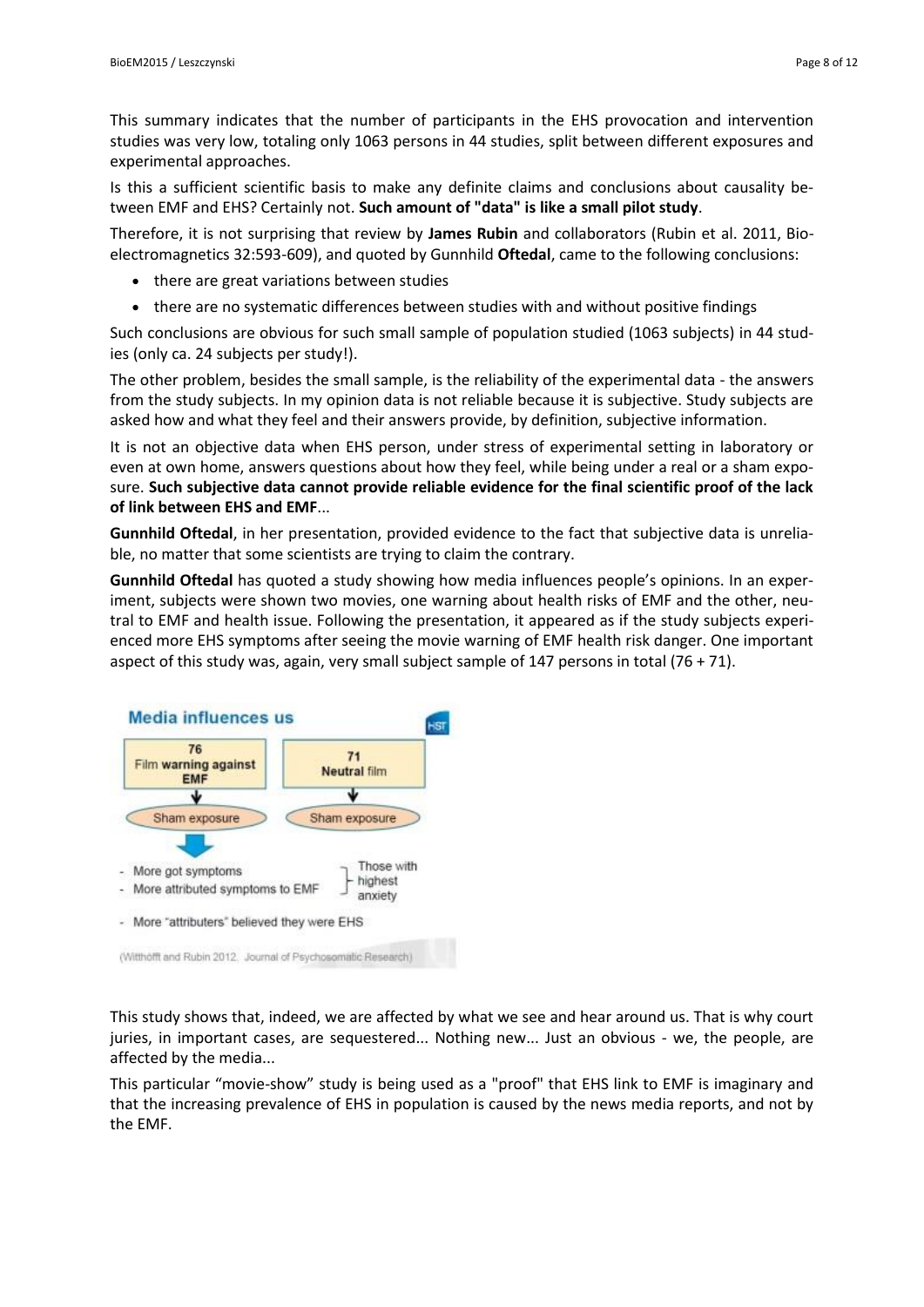#### **DL comments**

There is a very important warning message coming out of the above mentioned "movie-show" study. **The data gathered in studies where persons are asked how they feel when exposed to real or sham radiation are unacceptable as scientific proof of lack of causality link between EMF and EHS... because the study subjects are affected by the experimental setting and their answers are subjective, not objective. The study subjects come to the experiment with their pre-conceptions of what is good and what is bad about EMF exposures. Also, the control group, shown the "neutral" movie comes with own pre-conceptions about EMF and health. Both groups, experimental and control, were before the experiment "exposed" in their daily life to a variety of opinions about EMF and health and such opinions they bring with them to the experiment. This all affects their reactions and responses made to investigators.**

The major obstacle in solving the problem of EHS and EMF, are the attitudes of researchers, lacking ideas for novel approaches. If research on EHS will continue the way, as **Oftedal**, **Rubin, Croft** and others are doing, we will never resolve this issue.

After the plenary session on EHS, on the Asilomar beach, I met **Junji Miyakoshi**, a molecular biologist from Japan. We discussed the problem of EHS and we came to the same conclusion. **We need studies where study subjects will be exposed to real or sham radiation and provide samples for biochemical analysis of proteins and genes before and after the exposure.** I have been advocating such studies for many years and hit the "brick wall", as I was directly forbidden to even think of such studies by my bosses at STUK - Radiation and Nuclear Safety Authority in Finland. It was very encouraging to hear that such recognized expert in biological effects of EMF, as **Junji Miyakoshi**, agrees with my opinion.

#### **Inadequate design of EHS studies – a case from the Netherlands**

The study on 'Association of EMF exposure with non-specific physical symptoms within individuals' by **John Bolte, Sander Clahsen, Wendy Vercruisse, Irene Van Kamp, Anne van Gils, Judith Rosmalen & Rik Bogers** from the Netherlands, is a good example of what is wrong with the EHS research.

Scientists examined whether exposure to wifi radiation affects how people feel mentally and physically. Wifi exposures were measured by using meters carried by study subjects. Changes in physical and mental wellbeing of study subjects was recorded in diaries, carried by the study subjects and filled out at certain time intervals. Few quotes from the description of the study design:

"...Participants registered non-specific physical symptoms and perceived RF-EMF exposure using an electronic diary daily at three set times for a period of three weeks. During the same period personal exposure was monitored using exposimeters."

"...The study consists of two steps. First, in order to find suited participants, a preliminary set of questions to discriminate subgroups of IEI-EMF"

"...potential participants had to attribute their symptoms to sources in frequency bands that were in the measuring range of our type of exposimeter"

"...In the second step, seven volunteers were recruited from the group identified in the first step. They were requested to register NSPS, momentary mood states and perceived RF-EMF exposure using an electronic diary for a period of three weeks. The electronic diary was filled out three times a day, with six-hour intervals (e.g. 9:00, 15:00, and 21:00). During the same period, personal radiofrequency (RF) EMF exposure was monitored using RF-EMF exposimeters"

"...To diminish the risk of false-positive associations, the focus will be on specific EMF frequency bands and symptoms that the participants indicated to be relevant for their particular situation"

The final conclusion of the study was that there is no correlation or, if it was "seen" (=imagined), it was a very weak.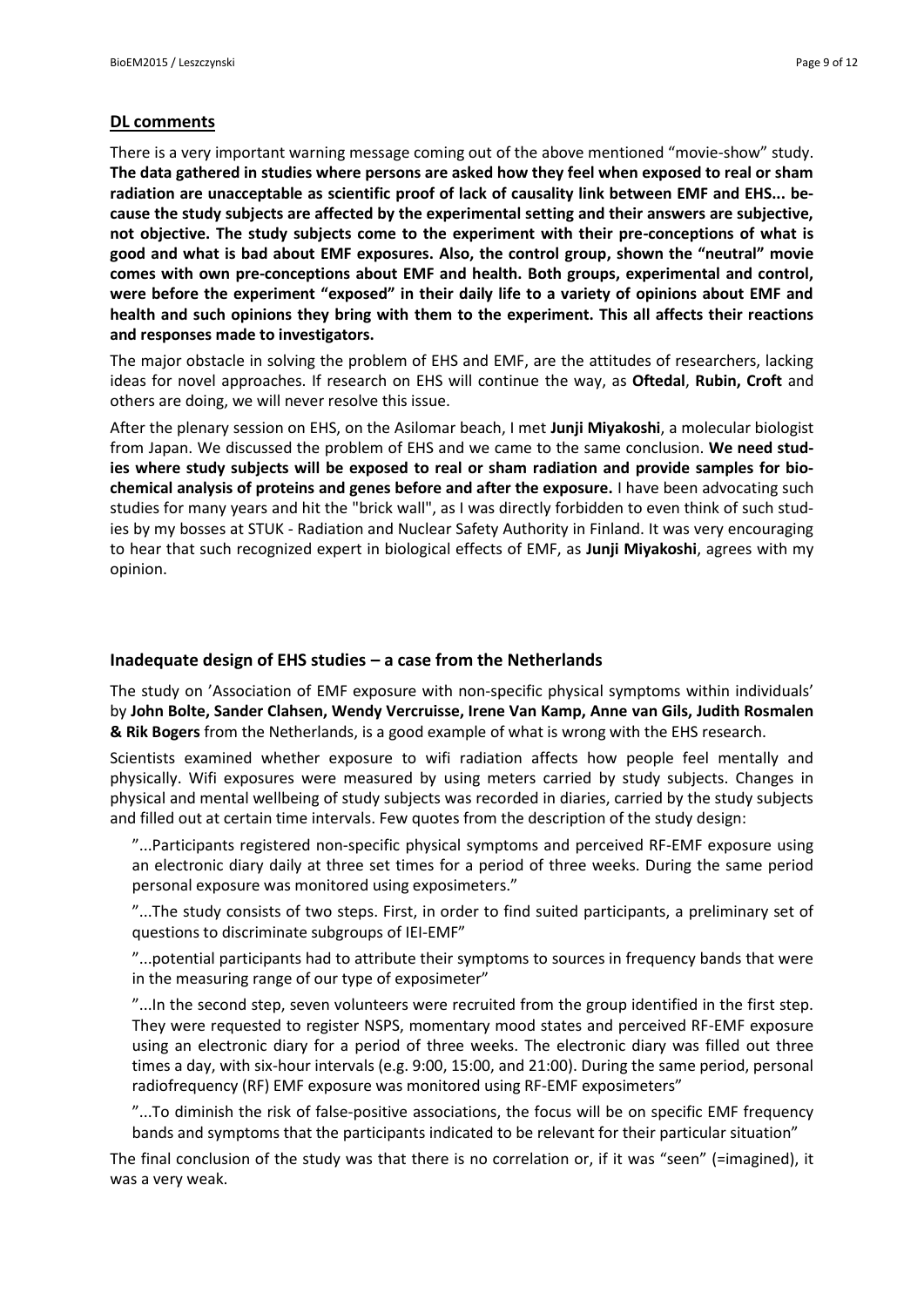**However, there is a major problem with the design of this study. Mood or wellbeing of study subject can, and certainly is, affected by situations they find themselves in during the day. This was not corrected for in the study. Study was designed as if the "only" reason for headache is wifi exposure… There was no correcting for other parameters affecting wellbeing. This makes results of this study unreliable, misleading and useless.**

# **Exposure information in epidemiological and human studies**

## **Wrong radiation measure "assures" the no effect outcome**

There is a serious problem with all to date published epidemiology and human studies because nearly all of them measure cell phone radiation exposure as minutes/day of cell phone use. This is a wrong "measure" of radiation exposure and it causes serious problems for finding effects, it there are any...

Minutes of use of cell phone do not represent well person's radiation exposure. Two persons, using cell phone in different quality coverage areas, can be, and certainly are, differently exposed to radiation. In good coverage field, cell phone is emitting much less radiation than the phone being used in poor coverage area.

This means that two persons speaking for the same length of time receive dramatically different radiation exposures. However, in studies using minutes/day as exposure metrics, these two differently exposed persons are placed in the same exposed group and analyzed as having "the same" exposure, what is not the truth.

This erroneous metrics causes that the existence of any effect is seriously underestimated because the size of the effect in such mixed-exposure group will be diminished by averaging.

**This might be the main reason why none of the epidemiological or human volunteer studies was able to show any dose-dependent effect.** If there are any dose-dependent effects they are very well "muffled" by having exposed groups defined as minutes of use of cell phone.

What is "disturbing", research with such exposure metrics is being published as peer-reviewed studies and becomes a "valid scientific evidence". This might be a correct conclusion or a wrong conclusion - we do not know which one because of missing of adequate and reliable radiation exposure data.

Here is as example, one of the "misguided" studies that analyzes exposure as minutes of use and, not surprisingly, finds no effect.

Valborg Baste, Gunnhild Oftedal, Ole Mollerlokken, Kjell Hansson Mild & Bente Elisabeth Moen from Norway and Sweden, examined **Pregnancy outcomes after parental cell phone exposure**. Result of their study was stated as follows [*emphasis added DL*]:

"Based on the Norwegian Mother and Child Cohort Study (1999-2009), information on maternal cell phone use during pregnancy and paternal cell phone use prior to conception was obtained. The cohort was linked to the Medical Birth Register, Norway to obtain information about all singleton pregnancy. **The cohort comprises 100730 singleton births, response rate: 38.7%.** There was no association between maternal cell phone use and adverse pregnancy outcomes. Fathers with testis exposure when using cell phones were associated with a borderline increased risks of perinatal mortality and slightly decreased risk of partner experience of preeclampsia during pregnancy compared with no cell phone exposure of head or testis."

Here is this "peer-reviewed" but useless study: Baste V, Oftedal G, Møllerløkken OJ, Hansson Mild K, Moen BE. Prospective study of pregnancy outcome after maternal and paternal cell phone exposure. The Norwegian Mother and Child Cohort Study. Accepted for publication in Epidemiology.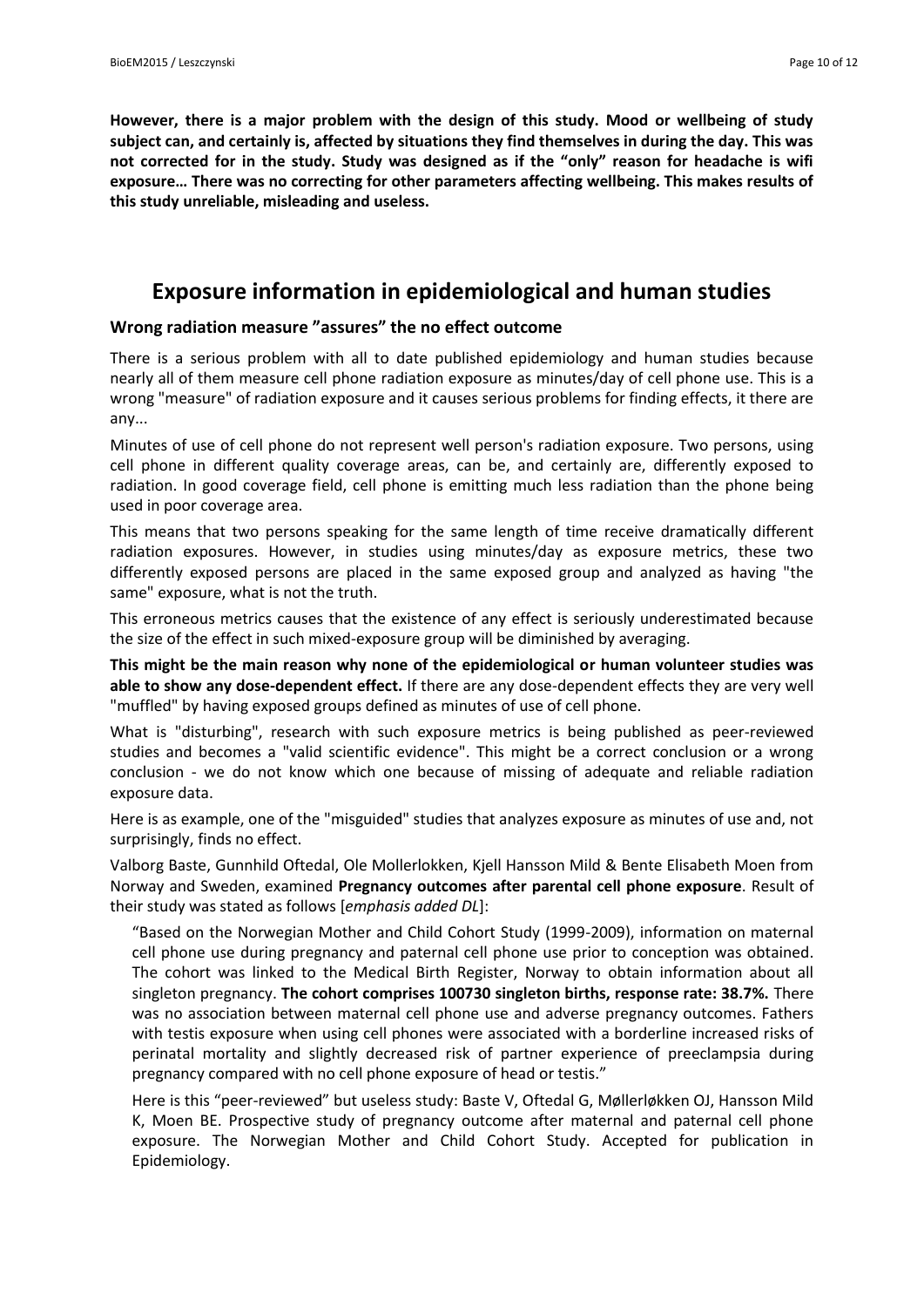## **DL Comments**

Large cohort might look good on paper, but the response rate was low. The radiation exposure information was nonexistent. Therefore, any attempts to link exposures with pregnancy outcomes are useless. Incredibly, this study was already published. It means that in some journal it went through peer-review. This is yet another example of poor peer-review process. Not everything what is published in peer-review journal is good science or even science at all, as in this case, of examining pregnancy outcomes and nonexistent information on RF-EMF exposures.

# **Mechanisms**

An interesting discussion of the understanding of mechanisms of the effects was presented by **Raymond Neutra** 'A typology of EMF physical induction mechanisms'. For sake of exactness, here is the full abstract of the poster [*emphasis added DL*]:

"In this presentation I will challenge unacknowledged assumptions that have restricted some investigators' conceptualization of how EMFs might work. **Engineers and physicists who doubt that ambient exposures to magnetic, electric or electromagnetic fields could have any biological effect are dubious because their model of how such fields might produce chemical-molecular change suggest that ambient exposures should not have any effect. They cannot imagine other models.** Researchers who have provided evidence for physiological or pathological effects at ambient exposure levels (such as avian navigation/disruption, shark prey detection and epidemiological findings among others) have not been able to demonstrate the mechanism by which a change in an ambient level EMF field is able to produce a chemical-molecular change that in turn leads to the demonstrated physiological or pathological effect. In this presentation I will challenge unacknowledged assumptions that have restricted some investigators' conceptualization of how EMFs might work such as:

- 1) The physical induction mechanism will resemble that of ionizing radiation in which a physical agent damages molecules in many tissues but with more physiological effect in some tissues than others.
- 2) Like ionizing radiation, dose is related to the time-integral of exposure intensity over time. Peaks and valleys in intensity, frequency composition of the field, polarization, orientation with regard to the geomagnetic field, resonance effects should not be important.
- 3) EMFs could not work by conveying information that interferes with information processing in an intact organism but must be demonstrable at lower levels of organization.
- 4) There may be more than one way that EMFs produce molecular-chemical changes, not all of which go on to produce physiological or pathological effects.
- 5) A physical induction mechanism might occur in a chemical preparation but not in a cell membrane preparation, an isolated cell, an organelle or an intact organism.
- 6) A physical induction mechanism might not occur in a chemical preparation but could require a higher level of organization or a higher level organization in a particular state of activation.
- 7) Whole organisms or cell lines may differ in their responsiveness to EMFs due to poorly understood genetic or epigenetic differences.
- 8) Failure to replicate results must always be due to faulty technique in one of the experiments and not in interesting confounding factors.

The elucidation of the physical induction mechanism that makes possible **phenomena such as bird navigation that "are impossible" under current biophysical theory** ought to lead reasonable people to accept that other "impossible" effects might also be genuine even though they may